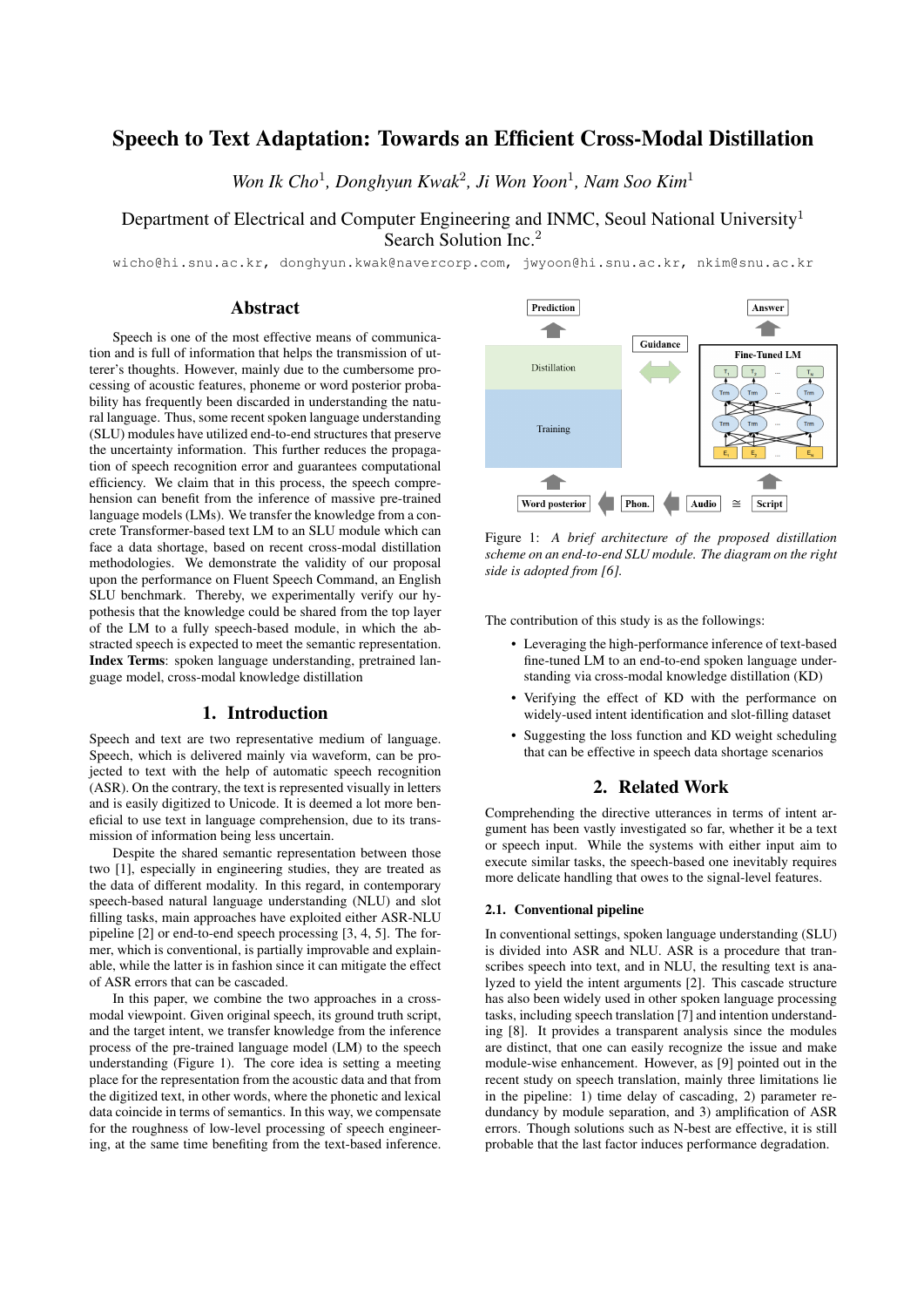### 2.2. End-to-end approaches

To cope with the disadvantages above, in up-to-date SLU, the inference has been performed in an end-to-end manner, wrapping up the ASR and NLU process. Advanced from the early approaches that directly infer the answer from signal level features [10] or jointly trains ASR and NLU components [3], recent ones use word posterior-level [4] or phoneme posteriorlevel [5] pre-trained modules to deal with the shortage of labeled speech resources. The amount of abstraction differs, but the approaches above share the ultimate goal of correctly inferring the argument, usually via slot-wise intent classification.

#### 2.3. Pre-trained language models

Lately, a recurrent neural network (RNN) [11] and Transformer [12]-based pre-trained LMs [13, 6] have shown powerful performances over various tasks. Moreover, task-specific training is available by merely adding a shallow trainable layer on the top of the pre-trained module and undertaking a lightweight fine-tuning. However, so far, few end-to-end SLU approaches have taken advantage of them [14] mainly because the inference requires an explicitly text-format input, which necessitates an accurate ASR. Followingly, the task turns into a conventional pipeline problem, deterring the cross-modality.

#### 2.4. Knowledge distillation of LMs

Though the aforementioned limitation is probable, it is a significant loss for the whole SLU inference to renounce the comprehensive and verified information processing of the pre-trained LMs. Is there any approach we can leverage the guaranteed performance? Knowledge distillation (KD) can be one solution [15]. It is widely used for model compression, but its scheme of minimizing the logit-wise difference can be adopted in the transfer [16] or cross-modal [17] learning as well. Notably for the Transformer [12]-based pre-trained LMs that occupy a massive volume, recent model compression work proposed the condensation schemes adopting bidirectional long short-term memory (BiLSTM) [18] or thinner Transformer layers [19]. In this paper, we plan to inherit them along with the philosophy of cross-modal distillation.

## 3. Proposed Method

The core content of our proposal is leveraging the pre-trained LM [6] to SLU via cross-modal fine-tuning, where the tuning is executed in the form of distillation [18, 19].

#### 3.1. Motivation

In [1], it is demonstrated in detail how the spoken language and written one share knowledge in abstracting the features. Beyond the lexical features, which are a mere correspondence of a phoneme sequence, written language contains the tonal symbols (e.g., *pinyin*) or punctuation marks, which regard various prosodic features of the speech. Thus, we hypothesized that (1) the integration of both modalities affects a speech-based analysis in a positive way.

Consequently, we noted that it had been experimentally displayed that the text-level features reach a state-of-the-art performance within NLU tasks if combined with a pre-trained LM [6], while yet the speech-oriented models can get little from it. It is not unnatural to expect that (2) the speech processing can be boosted by NLU via some possible form of knowledge sharing.

In summary, taking into account  $(1)$  and  $(2)$ , we aimed to

transfer implicit linguistic processing in LMs (that can help understand the spoken language) to an SLU module, without an explicit process of speech-to-text transformation.

#### 3.2. Materialization

The next step is materializing the architecture. Here we refer to two kinds of key papers, namely cross-modal KD for speech translation [20] and LM compression [18].

Cross-modal KD is an ambiguous term at a glance since it is difficult to define what the modality is. Thus, we here regard speech and text to incorporate different modality, though in our task, both lead to the same type of inference (intent understanding). Similar to [20], where a student speech translation model learns from the prediction of a teacher machine translation module, our SLU model takes advantage of the logit inference of a fine-tuned Transformer-based LM [6].

In this process, we employ detailed compressing procedures of a Transformer LM [18], both regarding the model architecture and loss functions. At the very first phase, a pre-trained LM, e.g., bidirectional encoder representation from Transformers (BERT) [6], is fine-tuned with the ground truth, eventually making up a teacher model (though with different modality). Consequently, at the end-to-end SLU training phase, which utilizes a frozen pre-trained acoustic module [21, 4], the loss function is updated with the knowledge distilled from the teacher. Here, knowledge is represented as a loss, which indicates the gap between the logit layers of both modules.

To wrap up, leveraging pre-trained LM to an end-to-end SLU in our approach includes *LM fine tuning* and *distillation from LM to SLU*.

### 3.3. Model construction

The final step is constructing the concrete structure of KD, where the teacher pre-trained LM [6] utilizes text input, and the student adopts a speech instance [4], while two share the same type of prediction [18]. In this process, we set rules of thumb to leverage the given structure and training resources as efficiently as possible. Since one of our aims is to make the best of verified ready-made solutions, we integrated the released structures, the specifications follow as:

- Backbone student model adopts ASR pre-trained module [21] and RNN-based intent classifier [4], which respectively yields word posterior sequence and slot-wise predictions.
- For the teacher model, the pre-trained BERT is utilized without additional modification, and the fine-tuning only exploits a freely available benchmark.
- In addition to the cross-entropy (CE) function that is used as the loss of an end-to-end SLU module, a KD loss is augmented to the total loss to reflect the influence of the teacher in the student training phase.

In sharing the knowledge, as mentioned above, the guidance is conveyed from the upper components of the fine-tuned BERT logit layers so that the student coincides with the representation that comes from the text input. Unlike the raw-textfriendly input layers of LM, we believe that the upper layers are the parts where the abstracted textual information possibly meets the spoken features.

More specifically, the shared knowledge can be represented as a *regulation* (loss function) that the teacher model gives to the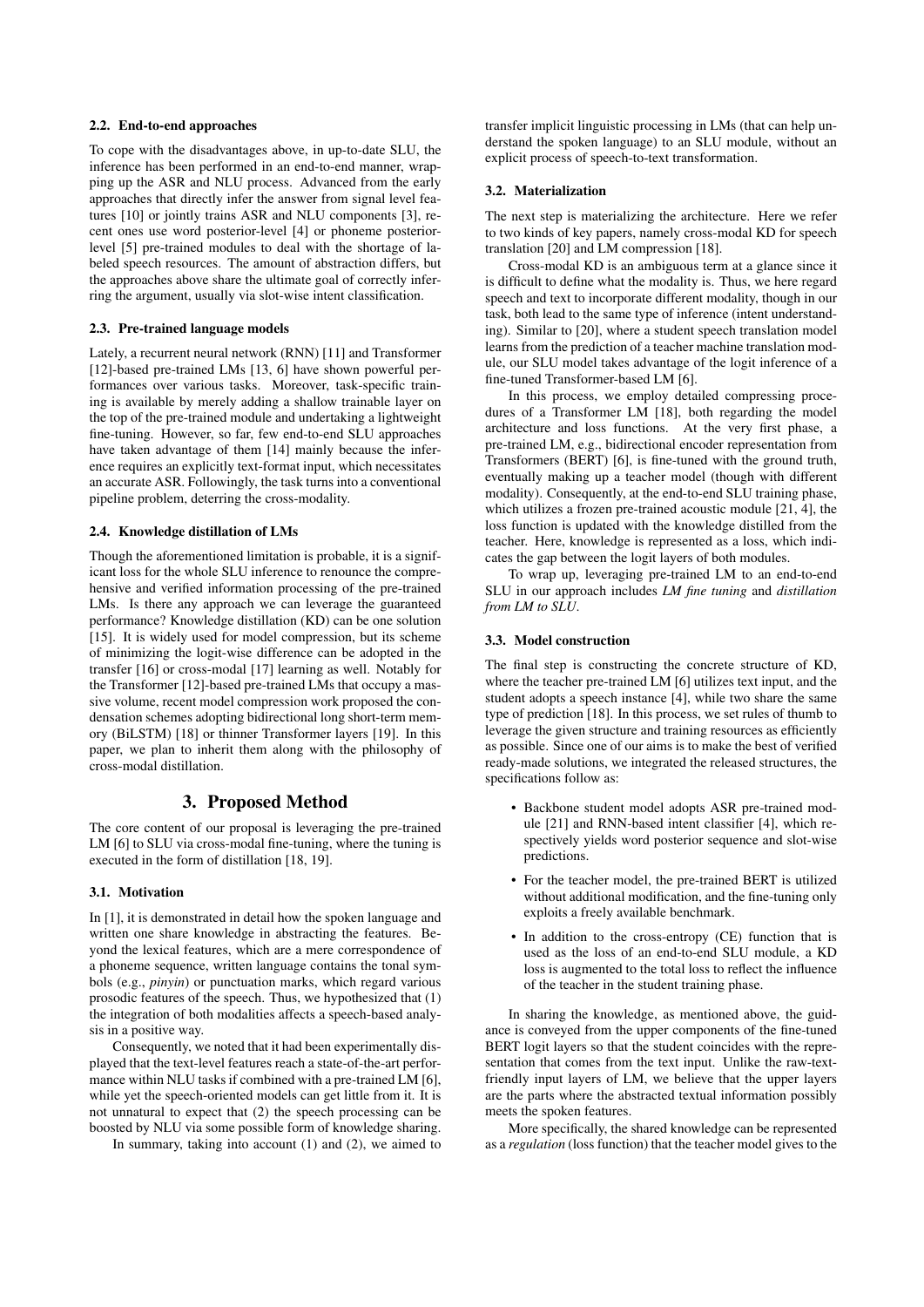student in the training phase, which leads the tutee to a desirable direction. The notation for the total loss function is as follows:

$$
L = \alpha_t * L_{ce} + \beta_t * L_{kd} \tag{1}
$$

where t is a scheduling factor and  $\alpha_t + \beta_t = 1$ .  $\alpha_t$  and  $\beta_t$ , here denoted as KD weight, are hyper-parameters that decide the influence of  $L_{ce}$  and  $L_{kd}$  respectively, which can be either fixed or dynamically updated.

Detailed on the losses,  $L_{ce}$  is a CE between the answer labels and the predicted logits of the SLU component, as in (2), where  $f_{(.)}$  is a logit representation and Y is the target label.  $L_{kd}$  is either a mean-squared error (MSE) or smoothed  $L_1$  loss (MAE) between the predicted logits of SLU component and the fine-tuned BERT, adopted based on [18] and [22] respectively. In (3), D determines the type of distance (e.g., MSE, MAE):

$$
L_{ce} = CE(f_{SLU}, Y) \tag{2}
$$

$$
L_{kd} = D(f_{SLU}, f_{BERT})
$$
\n(3)

In BERT fine-tuning, we adopt two kinds of engineering to investigate the teacher models of diverse performance. For a less accurate one, we build a fully connected (FC) layer on the top of [CLS] representation of BERT [6], while for the stronger model, we set FC layers for all the output representations of BERT and then apply a max pooling. We call the former *teacher* and the latter *professor* henceforth, considering the difference in training accuracy of both.

Furthermore, to leverage the *teacher* and *professor* model simultaneously, we mix up the loss that comes from each network to make up a hybrid case as in (4):

$$
L_{kd} = (1 - \gamma) * D(f_{SLU}, f_{teacher})
$$
  
+  $\gamma * D(f_{SLU}, f_{professor})$  (4)

where  $\gamma = 0$  denotes *only teacher* and  $\gamma = 1$  *only professor.* For  $0 < \gamma < 1$ , *hybrid*, we apply the batch-wise intent error rate,  $\gamma = err$ , inspired be [23]. This implies that the *professor* models teaches more than *teacher* for the challenging samples.

### 4. Experiment

#### 4.1. Dataset

Following the previous end-to-end SLU papers [4, 5, 24], we use the Fluent Speech Command (FSC) dataset proposed in [4]. It incorporates 30,874 English speech utterances annotated with three slots, namely *action*, *object*, and *location*. For example, for "*Turn the lamp off.*", we have slots filled as {*action*: decrease, *object*: lamp, *location*: none}, while "*Increase the temperature in the bedroom*" fills the *location* slot.

We adopt this dataset for three reasons; first, the amount of speakers and speech utterances is substantial, and second, the corpus incorporates fairly complex query-answer pairs; total 248 phrasings with 31 unique intents. Above all, the dataset is publicly available. These qualify the dataset for a benchmark, over other speech command datasets such as ATIS [25]. The FSC specification can be found in [4].

#### 4.2. Implementation

In our experiment, we referred to three released implementations: (i) a full end-to-end SLU module utilizing  $FSC<sup>1</sup>$ , (ii) a freely available pre-trained BERT-Base<sup>2</sup>, and (iii) a recipe providing task-specific BERT-to-BiLSTM distillation<sup>3</sup>. With (i) as

<sup>2</sup>https://github.com/huggingface/transformers

a backbone, we distilled the *thinking* of (ii) to the RNN encoderdecoder of (i) in the training phase. The overall procedure follows (iii), which performs a (text-only) BERT-to-BiLSTM distillation and reaches quite a standard (e.g., over ELMo [13]).

#### *4.2.1. Teacher training and baselines*

Three types of systems are mainly considered. The first type denotes the teacher, namely *pretrained LMs (BERT) fine-tuned with the ground truth (GT) script*, which require an accurate script as an input. Teacher training was done with the whole FSC scripts, tokenized via word piece model [26] of BERT-Base, maximum length 60. For *teacher* we achieved the train error rate of 3.74%, and for *professor*, 0.19%. Both reached the test error rate of 0.00%.

For the teachers, if ASR output transcriptions are fed as input, we acquire the systems of the second type; an *ASR-NLU pipeline*, a common baseline. We did not re-train the ASR module with FSC, and instead used recently distributed Jasper [27] module with high accuracy (LibriSpeech [28] WER 3.61%). It was observed that *teacher* gets test error rate of 18.18%, while *professor* reaches 16.75%, showing slightly more robustness.

The last type of models are speech-based ones: a *word posterior-based RNN end-to-end* [4] and a *phoneme posteriorbased Transformer architectures* [5]. In specific, [4] exploits the intermediate layer of ASR pretrained model, and besides, [5] trains new BERT [6] or ERNIE [29]-like networks with the phoneme posterior of the acoustic model component as an input. Both utilize the non-textual representation in a task-specific tuning, and especially [5] performs a large-scale.phone-level pretraining. Unlike [4], which we train as well in our environment, for [5], the reported results are adopted from the original paper, especially the highest among all the settings. For the test of these models, only the speech inputs are utilized.

#### *4.2.2. The proposed*

We compare the above approaches to the proposed scheme. As stated in Section 3.3, the whole process resembles [4], only with the difference in the total loss L. Mainly three factors determine Lkd: *who teaches*, *how the loss is calculated*, and *how much the guidance influences*. The first one regards the source of distillation, namely *teacher* and *professor*. The second is upon D, MSE or MAE. The last denotes the scheduling on  $\alpha_t$  and  $\beta_t$ .

On the last topic, where  $\alpha_t$  and  $\beta_t$  sets the KD weight, we perform three scheduling strategies regarding the temporal factor, namely  $t$  the epochs.

$$
(a) \quad \beta_t = err_{t,batch} (= 1 - acc_{t,batch})
$$
  
\n
$$
(b) \quad \beta_t = exp(1 - t)
$$
 (5)

(b) 
$$
\beta_t = exp(1 -
$$

(c) 
$$
\beta_t = 0.1 * max(0, -|t - \mu|/(0.5 * \mu) + 1)
$$

First one is the aforementioned *err*, adopted as (5a), which depends upon the training intent error rate per batch. Qualitatively, it regards well-classified samples contribute more to the training, as suggested in [23]. Second one is the exponential decay (*Exp.*), calculated as (5b) where the teacher influence falls down exponentially and mechanically depending on the epoch. The rest is the triangular scheduling (*Tri.*) which is inspired by [30], defined as (5c) for  $\mu = T/2$  and T the maximum number of epochs. 0.1 was multiplied to compensate for the scale of KD loss compared to CE. Unlike *Exp.* where the teacher warms up the parameters at the very early phase, in *Tri.*, the student learns by itself at first and the teacher intervenes in the middle.

<sup>1</sup>https://github.com/lorenlugosch/end-to-end-SLU/

<sup>3</sup>https://github.com/pvgladkov/knowledge-distillation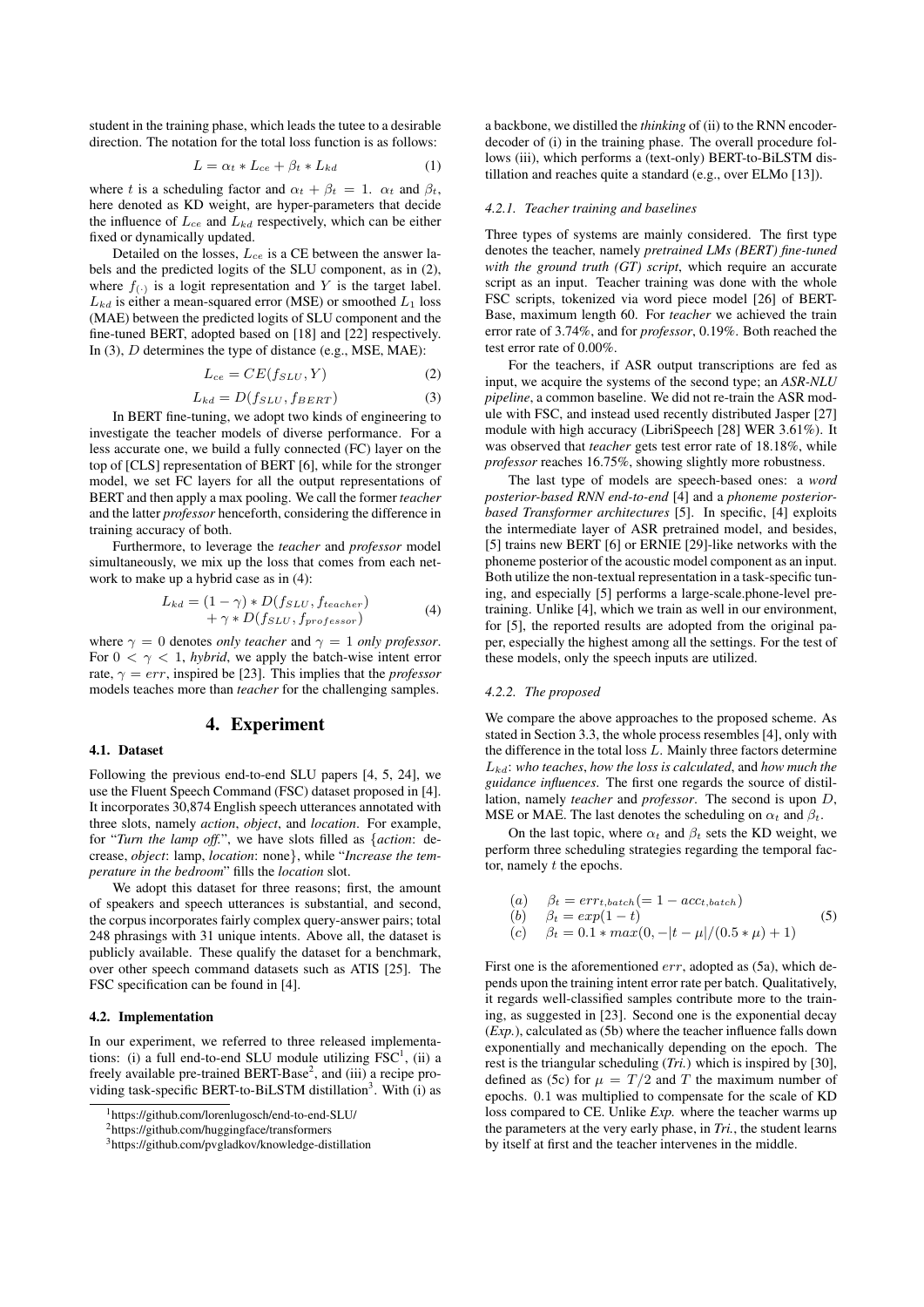### 4.3. Result and discussion

#### *4.3.1. Teacher performance*

Overall, it is verified that the fine-tuned text models show significance with the ground truth script, albeit *teacher* failed to reach the performance of some end-to-end SLU models in terms of training accuracy. The text-based systems seem to face less amount of uncertain representations in the training phase. Besides, *professor* far outperforms *teacher* in training accuracy, as shown in Section 4.2.1. However, since the performance is not sustained in the ASR context, we set a baseline for ASR-NLU with the borrowed value [5] (Table 1).

#### *4.3.2. Comparison and analysis*

The results show that the distillation affects if the setting is considerate, 1.19% to 1.02% at best (Table 1). Though some do not display the enhancement probably for the sensitivity of the test set, we obtained the performance regarding phoneme BERT (1.05%) [5] for certain cases, namely utilizing *teacher* and *hybrid*. Though we could not achieve the current best-known state that adopts ERNIE (0.98%), one of ours with MAE reached slightly beyond BERT. We acquired around 15% reduced error rate via simple distillation to the vanilla SLU model.

It is notable that *professor* does not necessarily present the best teaching, in correspondence with the recent findings of [31]. It was also observed that the *professor* distillation spent much more epochs for the student to reach the fair accuracy in the training phase. In this regard, for *data shortage scenario #1*, even *hybrid* (where *professor* influences much) failed to converge, with *err* scheduling that had yielded the best performance. This implies that the distillation should be more like guidance, not just a harsh transfer, if the resource is scarce.

The decision of loss function is also the part we scrutinized in this study considering the previous research on Speech BERT [22]. It has been empirically shown that MAE can compensate for the different natures of the speech and text data. This is not significant in the *whole-data* scenario (Table 1), where the overfitting is less probable. However, in data shortage scenarios, adopting MSE failed to guarantee the usefulness of distillation as a helper, inducing degradation or collapse (Table 2). We assume that this is a matter of the boosted scale of the loss, that comes from the different levels of uncertainty of both modalities, which appears even with MAE sometimes (*scenario #2*).

#### *4.3.3. Data shortage scenarios and scheduling*

We checked that the proposed method is also useful in the case where the amount of text data dominates the speech, by restricting the usage of speech-text pairs to 10% and 1% in the training phase (Table 2). Given the identical test set for all the scenarios, the amount of error reduction became more visible as the data decreased. For instance with *teacher*, MAE, and *Exp.*, we obtained 0.9%p error rate reduction for *whole-data*, 0.16% for 10% scenario, and 0.44% for 1% scenario.

Under shortage, the scheduling seems to matter more than the *whole-data* case. At first we suspected that *err* or *Tri.* would show considerable performance. However, for the both scenarios, exponential decay (*Exp.*) exhibited the significance compared to the others, given MAE and *teacher* distillation. This means that early influence and fading away can lead the student to better direction if the resource is not enough  $(Exp. > err,$ *Tri.*). The teaching should be moderate (*teacher* > *hybrid*), and the transfer of loss should be restricted in some circumstances (e.g.,  $\beta_t = err$  in *scenario* #2) to prevent the collapse.

| Test error rate $(\% )$                    | Reported & done                       |                 |                 |            |  |
|--------------------------------------------|---------------------------------------|-----------------|-----------------|------------|--|
| ASR-NLU                                    | 16.75 (Done) / 9.89 (Reported by [5]) |                 |                 |            |  |
| Lugosch et al. [4]                         | $1.20 / 1.19$ (Done)                  |                 |                 |            |  |
| Wang et al. [5]                            | $1.05$ (BERT) / $0.98$ (ERNIE)        |                 |                 |            |  |
| <b>Proposed</b>                            | $\beta_t = 0.1$                       | $\beta_t = 0.5$ | $\beta_t = err$ |            |  |
|                                            | <b>MSE</b>                            | <b>MSE</b>      | <b>MSE</b>      | <b>MAE</b> |  |
| Distill-Teacher ( $\gamma = 0$ )           | 1.19                                  | 1.19            | 1.05            | 1.18       |  |
| Distill- <i>Professor</i> ( $\gamma = 1$ ) | 1.18                                  | 1.19            | 1.13            | 1.18       |  |
| Distill-Hybrid ( $\gamma = err$ )          | 1.13                                  | 1.13            | 1.05            | 1.02       |  |

Table 1: *Results of the whole-data scenario.*

| Test error rate $(\% )$                    | MSE                       | $MAE + Scheduling$ |       |       |  |
|--------------------------------------------|---------------------------|--------------------|-------|-------|--|
|                                            | (err)                     | err                | Exp.  | Tri.  |  |
| Distill-Teacher ( $\gamma = 0$ )           | 1.05                      | 1.18               | 1.10  | 1.05  |  |
| Distill- <i>Professor</i> ( $\gamma = 1$ ) | 1.13                      | 1.18               | 1.18  | 1.08  |  |
| Distill-Hybrid ( $\gamma = err$ )          | 1.05                      | 1.02               | 1.08  | 1.08  |  |
| Data shortage #1                           | 10% (10 random subsets)   |                    |       |       |  |
| Lugosch et al. [4]                         | $2.10 / 2.04$ (Done)      |                    |       |       |  |
| Distill-Teacher ( $\gamma = 0$ )           | 2.32                      | 2.00               | 1.88  | 1.98  |  |
| Distill- <i>Hybrid</i> ( $\gamma = err$ )  | $\times$                  | 2.06               | 2.01  | 1.98  |  |
| Data shortage #2                           | $1\%$ (20 random subsets) |                    |       |       |  |
| Lugosch et al. [4]                         | $17.22$ (Done)            |                    |       |       |  |
| Distill-Teacher ( $\gamma = 0$ )           | $\times$                  | $\times$           | 16.88 | 17.27 |  |

Table 2: *Distillation influences in the data shortage scenarios with various scheduling schemes. We set [4] as baseline for the shortage scenarios.* × *denotes the failure of convergence.*

### *4.3.4. Knowledge sharing*

One may ask whether the distillation is truly a sharing of knowledge, since it can be interpreted as merely supervising the student based on relatively accurate logits. Also, in view of probabilistic distribution, some outputs regarding *confident* inferences might be just considered as the hard-labeled answer itself. However, in quite a few cases, logits can reflect the extent each problem is difficult for the teacher. We believe that such information is intertwined with the word-level posterior, which incorporates the uncertainty of speech processing as well.

## 5. Conclusion

In this paper, we materialized the speech to text adaptation by an efficient cross-modal LM distillation on an intent classification and slot filling task, FSC. We found that cross-modal distillation works in SLU, and more significantly in speech data shortage scenarios, with a proper weight scheduling and loss function. It also appears that an uncompetitive teacher conveys more useful knowledge. As future work, we plan to decompose the layer-wise information hierarchy of pre-trained LMs that the SLU systems might leverage beyond logit-level representations.

## 6. Acknowledgements

This research was supported by NAVER Corp. The authors appreciate Hyoungseok Kim, Gichang Lee, and Woomyoung Park for constructive discussion. Also, the authors greatly thank Sang-Woo Lee, Kyoung Tae Doh, and Jung-Woo Ha for helping this research.